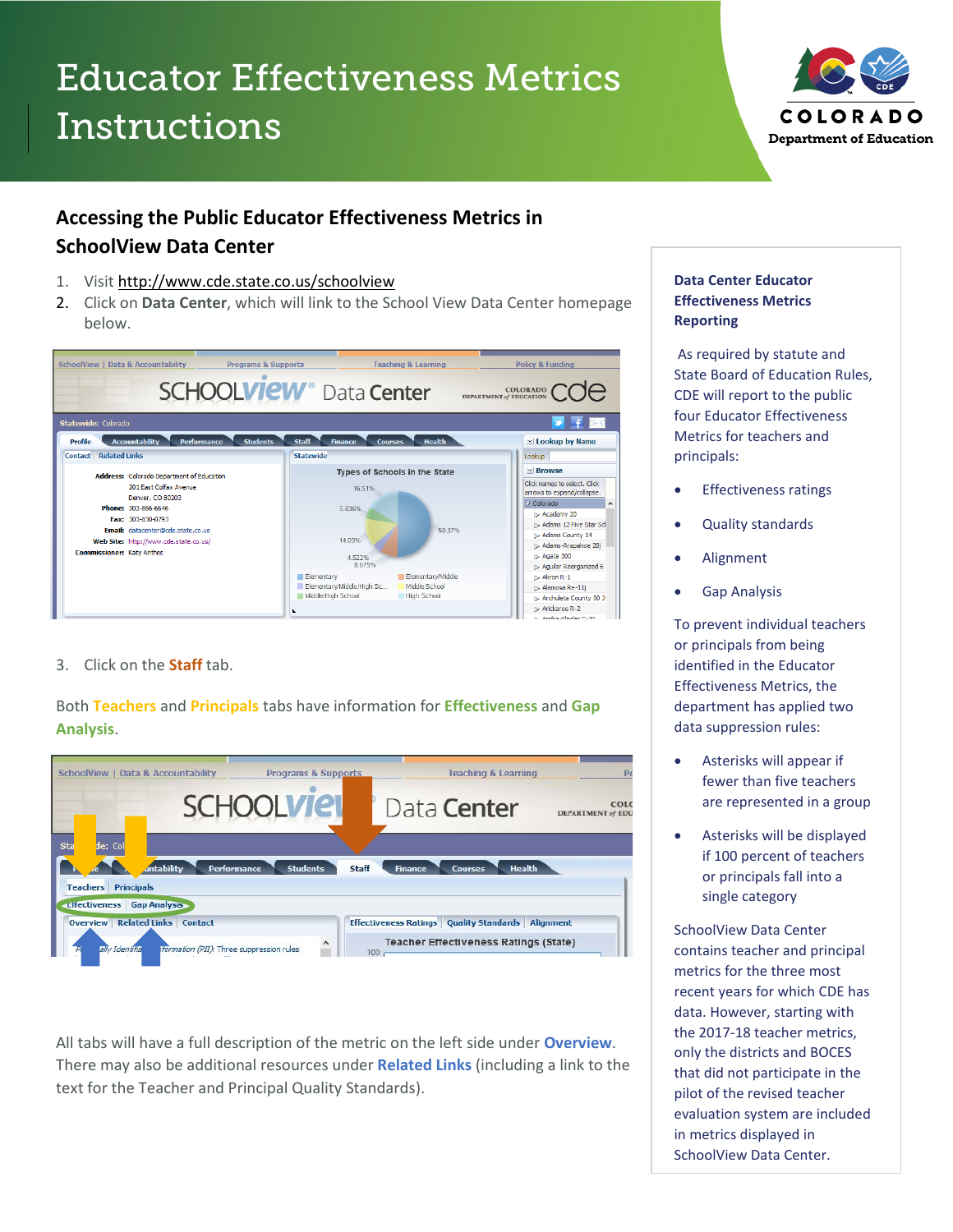

#### 4. The **Effectiveness** tab includes data for **Effectiveness Ratings**, **Quality Standards**, and **Alignment** metrics.

Each metric will display the information in a **graph** and also provide detailed information in a **table**. Placing the cursor over a bar in the graph will also display the percentage data.



- 5. Educator Effectiveness Metrics include four metrics for groups of teachers and four metrics for groups of principals:
	- a. The **Effectiveness Ratings** tab shows the overall teacher or principal effectiveness ratings at the state level.



Examine distributions for novice (first, second and third year) and experienced (four or more years) teachers and principals by selecting the subgroup in the **bottom left "All Teachers" or "All Principals" dropdown**. The dropdown options include:

- All Teachers/Principals
- Novice Only
- Novice vs. Experienced

*Note: these distributions are available for Only Rated Teachers/Principals. Educators without ratings are not included in this metric.*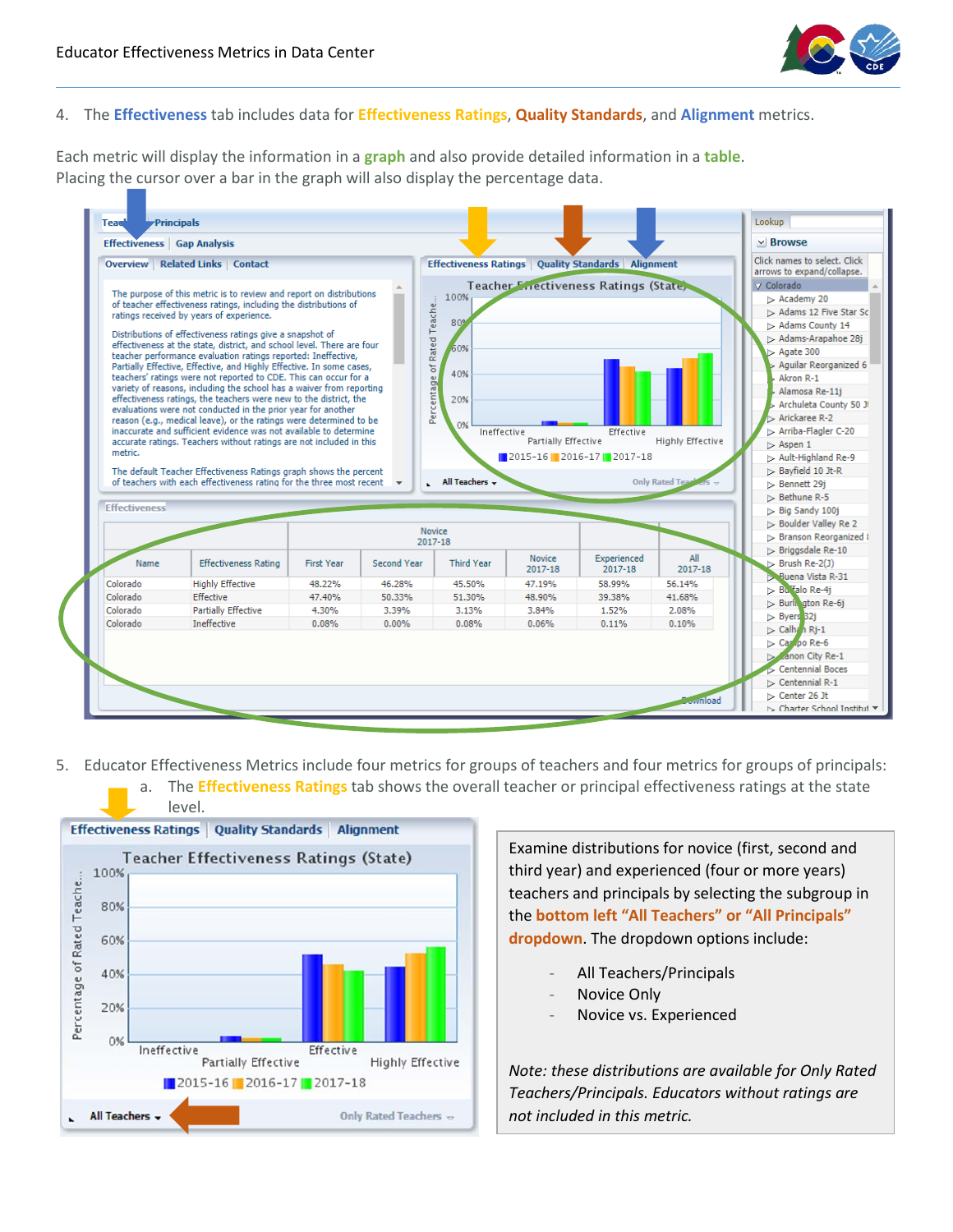

b. The **Quality Standards** tab shows six standards for teachers and seven for principals. For example, the metric looks at how well teachers know the content, whether they establish good learning environments and how much academic growth their students achieve. Principals also will be rated on their leadership capabilities.



View the data for each **Quality Standard by using the dropdown in the bottom right corner**.

For **teachers**, there are six standards:

- Standard 1: Knowledge of Content
- Standard 2: Establish Environment
- Standard 3: Facilitate Learning
- Standard 4: Reflect on Practice
- Standard 5: Demonstrate Leadership
- Standard 6: Student Growth

For **principals**, there are seven standards:

- Standard 1: Strategic Leadership
- Standard 2: Instructional Leadership
- Standard 3: Culture
- Standard 4: Human Resources Leadership
- Standard 5: Management Leadership
- Standard 6: External Development
- Standard 7: Student Growth

View the data for the **three most recent years of available data using the dropdown in the bottom left corner**.

c. The **Alignment** tab shows the correlation between how educators are performing on their professional practice (Standards 1-5 for teachers; Standards 1-6 for principals) and student growth (Standard 6 for teachers; Standard 7 for principals) on statewide assessments and other measures.



View the alignment between Measures of Student Learning (Standard 6 for teachers; Standard 7 for principals) and each professional practice **Quality Standard by using the dropdown in the bottom right corner**.

View the data for the **three most recent years of available data using the dropdown in the bottom left corner**.